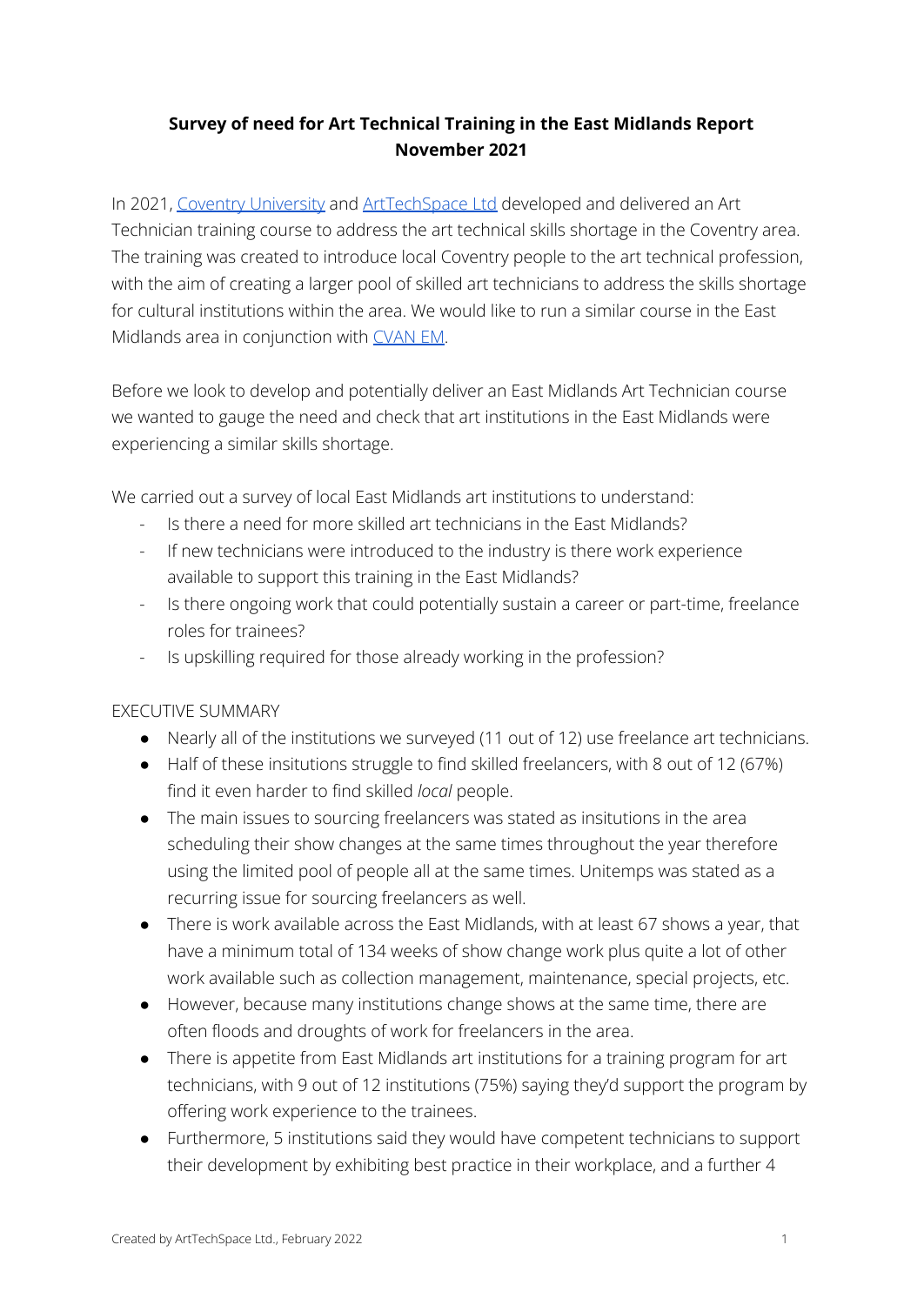institutions said that it would depend on the project, scale of the installation and the general requirements of the project.

- 8 institutions (73%) could also see the benefit for their in-house staff to refresh the skills they have and encourage best practice.
- There is a clear need for training of technicians in the East Midlands to bring in new people to the industry and also to upskill those already working within the industry.
- The greatest need was for general art handling and AV / new media installation skills (7 institutions), although there appears to be a need across the board of all art technical disciplines.

## RECOMMENDATIONS

- 1. Increase the number of skilled art technicians in the East Midlands by developing and delivering an East Midlands Art Technician training programme.
- 2. This training should start with general art handling and AV / new media installation, and look to then extend to other areas.
- 3. A focus should be on upskilling those already in the industry and then a discussion should be had with the institutions in the area as to what they think their requirements would be for new technicians
- 4. If this training was to be carried out those already working in the industry should be upskilled before creating new technicians through the boot camp as there is such limited support for on the job training of brand new technicians.
- 5. An alternative to Unitemps for sourcing freelancers should be investigated.

## **EAST MIDLANDS ART INSTITUTION SURVEY**

We carried out the survey in October 2021. A total of 12 institutions replied to the survey: AAC, The Harley Gallery, Hub, Lakeside, Leicester Museum, LU Arts, Modern Painters, New Decorators (MPND), Nottingham Castle, Artcroe Gallery, The Collection, Nottingham Contemporary, and UK New Artists.

## WORK AVAILABLE

The institutions who responded said they had from 2 - 15 show changes a year, with the average being 6 shows a year. In total, there are between 67 and 74 show changes a year across the institutions surveyed.

Install and deinstall periods are from between 2 - 4 weeks, with the average being 2 weeks. Just looking at the institutions that responded to the survey, there are between 134 and 181 weeks of installation / deinstallation in total across the East Midlands a year.

These institutions have a wide range of technical needs and are using between 1 - 15 freelance technicians. The average number of technicians for an install / deinstall is 4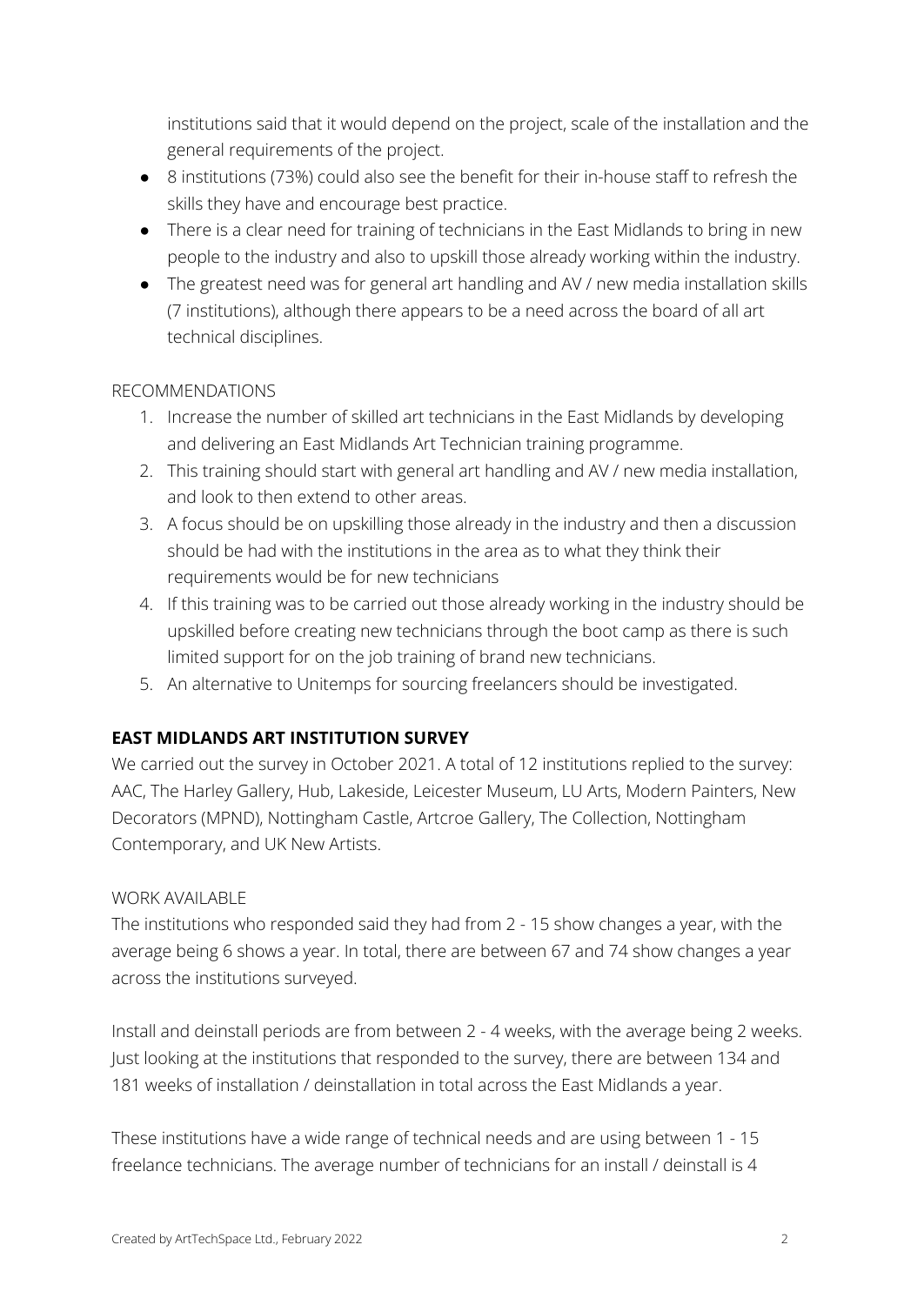technicians. According to the survey the total number of freelance art technicians used by the institutions a year is 53 in total.

We also asked institutions if they needed additional technical assistance outside of exhibition install / deinstall. 10 out of the 12 institutions we surveyed (81%) said they require additional art technical assistance, such as event-based roles, building maintenance and redecoration, prefabrication of exhibition furniture and display cases, crate building, receipt and distribution of materials, general housekeeping, installations outside of institutions and stores work.

Many cited that they have only 1 in-house technician or no technical staff at all, and so require everything to be contracted out to freelancers or art handling companies.

#### FREELANCERS

11 out of 12 art institutions (91%) use freelance art technicians and that they source their freelancers through word of mouth from other technicians and other local institutions and organisations.

The hourly rate for freelance art technicians varied from £8.60 to £20 an hour. The average hourly rate was £16 an hour, mainly due to Unitemps. *Unitemps is an issue for hiring freelancers in institutions as has been found in the Coventry area also and clearly needs more discussion to see how this can be resolved.*

Half of the institutions (50%) struggle to find skilled freelance art technicians. This is worse for sourcing *local* freelance art technicians, with 73% of respondents saying they struggle to get freelance technicians who live locally to their institutions.

The issues they face finding them are:

- Freelancers are not interested in having to sign up to Unitemps to be paid an hourly rate that is well below the expected day rate they can receive at other institutions.
- Installation periods falling at the same time as other institutions in the area was commented on a number of times, so technicians are not available or prioritise hours with organisations that can offer better rates.
- They struggle with people not willing to travel to smaller institutions/locations.
- A lack of training and development / supported routes into the profession mean that it is hard to find enough technicians at times when lots of support is needed.
- Often end up working with less experienced staff and having to supervise them more closely – this increases the workload for staff who should be focusing on other aspects of the install.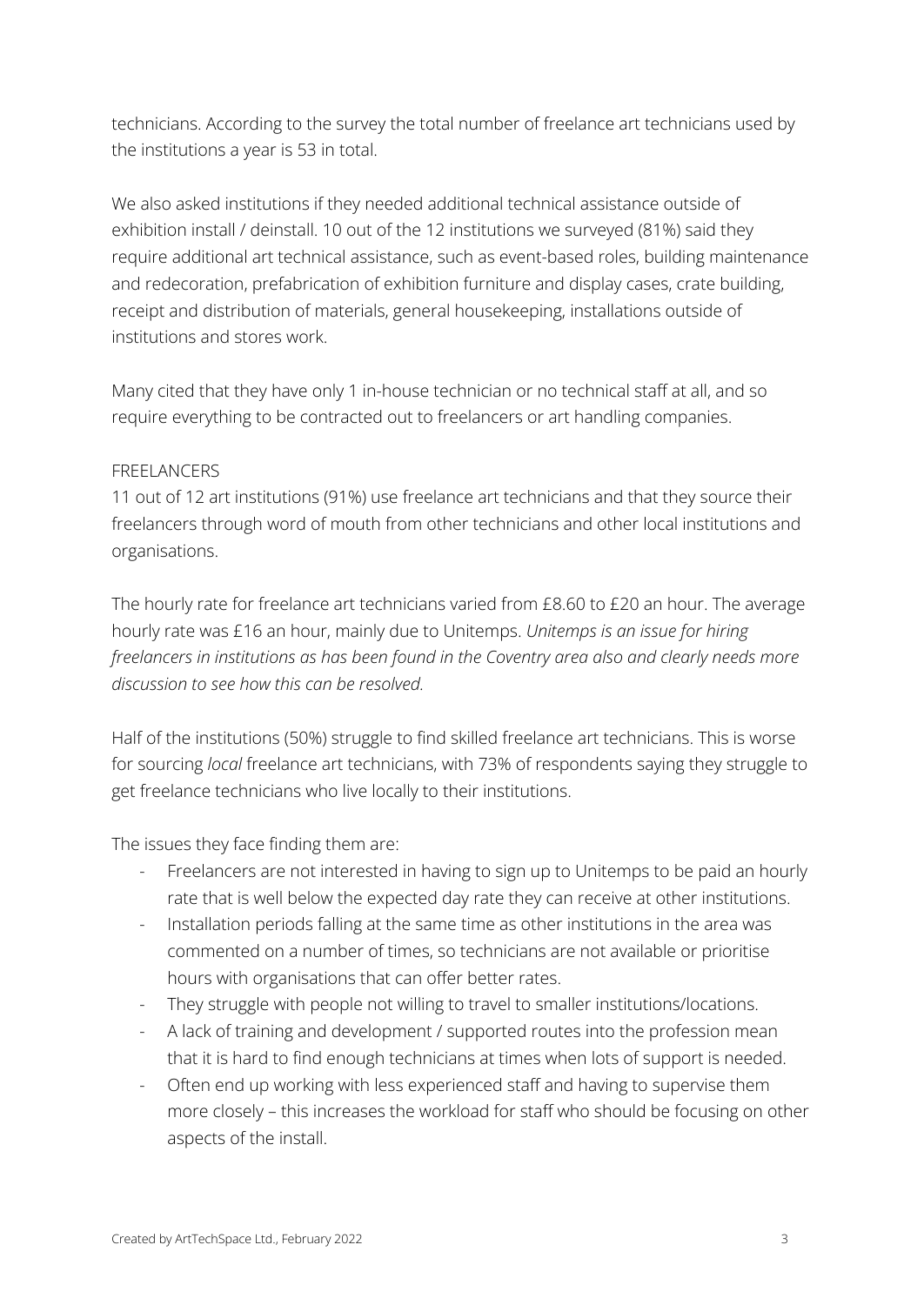#### One comment was as follows*:*

*Many freelancers are unskilled, or inexperienced, but demand higher rates of pay (as there is often large discrepancies between organisations, especially those with larger budgets) as they often compare themselves to their peers – pay consistency. Working conditions, pay and hours vary from place to place, so often arrive not behaving like contracted/self-employed staff, showing their inexperience in the workplace is often hard to manage as they have no understanding of institutional structures (and in turn, what is expected from them). Offering a zero-hour-type contract, which comes with relevant NI contributions, paid holiday, and some employment rights (especially during Covid when contracts were cancelled) has been offered, but this isn't something they want. Consistency would be helpful, as I've often had difficult conversations over other things like travel reimbursements halfway through a job, which should be a simple point of negotiation upon appointment – so a contract may be useful if the org supports it.*

#### TRAINING PROGRAM

When we asked about supporting a training program for art technicians by offering work experience to the trainees, 9 out of 12 institutions (75%) said yes.

The remaining 3 institutions said they would possibly consider it, but that it was unlikely on their installs, particularly with regards to art handling, and would depend on who was carrying out the training and what the program was.

We went on to ask about support for trainees. Of the institutions surveyed, 5 said they would have competent technicians to support their development by exhibiting best practice in their workplace. A further 4 institutions said that it would depend on the project, scale of the installation and the general requirements of the project.

The remaining institutions do not have in-house technicians, so they would have to rely on freelancers, and weren't sure how they felt about that.

A lot of institutions could also see the benefit for their in-house staff, with 8 institutions (73%) saying they felt their permanent/regular technicians could benefit from training that would refresh the skills they have and encourage best practice.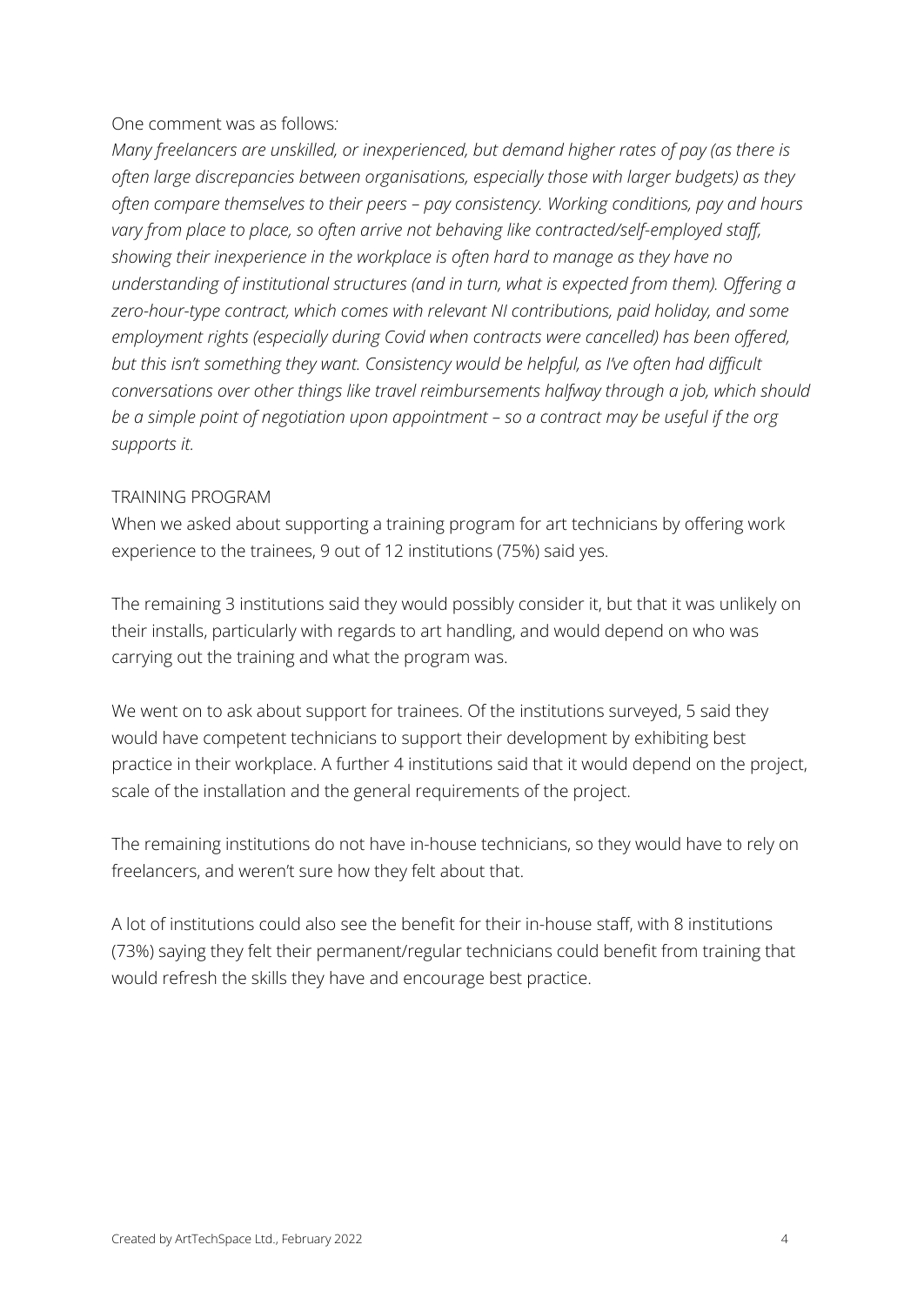The institutions who didn't see the benefit commented:

*This also creates workplace uncertainty for the more experienced, older techs – they would be concerned to protect their 'go-to' orgs and regular, secure income streams when potentially losing work to a cheaper workforce.*

*We have run training courses both internally and externally for our core pool of techs previously, and feedback was given that on the whole people found them not to be particularly useful. When we identify specific skill sets that are required for an install that we feel are outside the capabilities of our techs or require qualifications that our team don't have we tend to bring specialists in or arrange in-house training as required depending on the job in question. Typically the majority of prefabrication, furniture, and display case building, CAD design, and specification elements will be carried out in-house with engineering calculations, etc being outsourced as required.*



When asked what particular areas they felt there was a need for upskilling for art technicians working in the region the responses were as follows:

The greatest need was for general art handling and AV / new media installation skills, although there appears to be a need across the board.